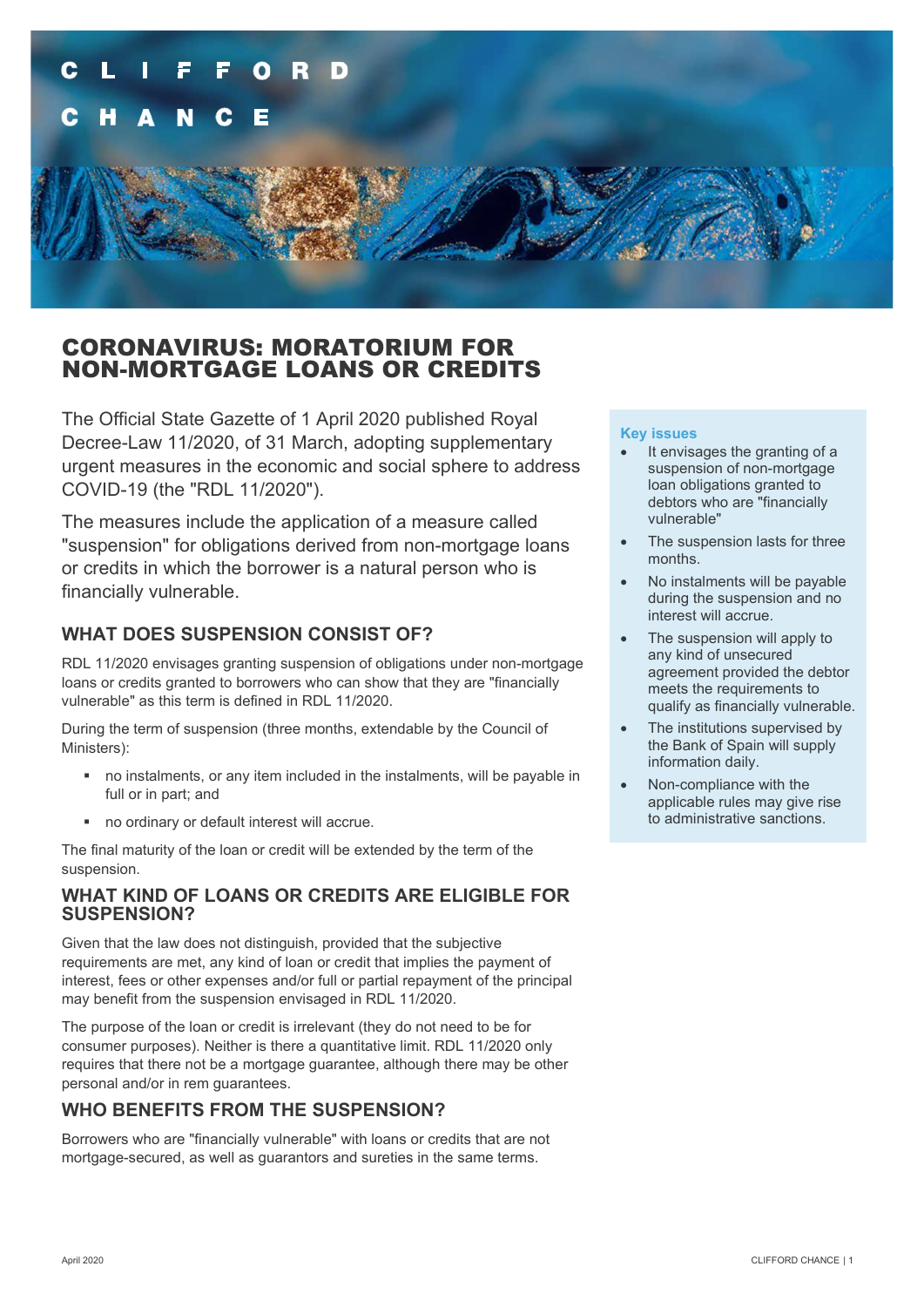#### F. F. O R D

#### C H A N C E

In the case of non-debtor guarantors, sureties who are financially vulnerable, they can require that the borrower's wealth be exhausted, even after having expressly waived the benefit of excussion.

#### WHO ARE CONSIDERED "FINANCIALLY VULNERABLE"?

RDL 11/2020 stipulates that borrowers are financially vulnerable in the following circumstances:

a) the borrower becomes unemployed or, in the case of a businessperson or professional, suffers a fall in income or turnover of at least 40%.

b) the income of the members of the family unit<sup>[1](#page-1-0)</sup> as a whole do not exceed, in the month prior to the request for the moratorium:

- In general, the limit of three times the monthly Public Income Indicator (*Indicador Público de Renta de Efectos Múltiples* or IPREM[2](#page-1-1) ) .
- This limit will be increased by 0.1 times the IPREM for each dependent child in the family unit. The increase applicable for dependent children will be 0.15 times the IPREM per child in the case of single-parent families.
- This limit will be increased by 0.1 times the IPREM for each person aged over 65 belonging to the family unit.
- In the event that any of the members of the family unit have a recognised disability of more than 33 per cent, a situation of dependency or illness that permanently prevents them from working, the limit envisaged in subsection i) will be four times the IPREM, notwithstanding accumulated increases for dependent children.
- In the event the borrower is a person with cerebral palsy, a mental illness or intellectual disability, with a certified degree of disability equal to or greater than 33 per cent, or is a person with a certified physical or sensory disability equal to or greater than 65 per cent, as well as in cases of certified serious illness that renders the person or his/her carer unable to work, the limit envisaged in subsection i) will be five times the IPREM.

c) The monthly instalments, regardless of whether or not the borrower benefits from the moratorium under RDL 8/2020, plus basic expenses and supplies $^3$  $^3$ , are greater than or equal to 35 per cent of the net income received by the members of the family unit as a whole. If the beneficiary does not have a mortgage loan, but has to pay a lease or a non-mortgage-secured loan, or both things, the amount of the mortgage instalments will be replaced by the sum of such amounts including the rent even if it has been the subject of a moratorium.

d) That, as a result of the health emergency, the family unit has undergone a significant alteration<sup>[4](#page-1-3)</sup> of its financial circumstances in terms of the effort required to access housing.

<span id="page-1-0"></span>The family unit will be considered to consist of the borrower, his or her spouse (not legally separated) or common law partner (where this union has been registered) and their children, regardless of their age, who reside in the same home, including those related through adoption, guardianship or foster care and their (not legally separated) spouse or (registered) common law partner, who also reside in the home.

<span id="page-1-1"></span> $\frac{2}{3}$  The monthly IPREM established for 2020 is 537.84 euros.

<span id="page-1-2"></span>Basic supplies are understood to mean electricity, gas, fuel oil (for heating), water, fixed and mobile telephony and condominium expenses.

<span id="page-1-3"></span><sup>4</sup> A significant alteration of financial circumstances will be understood to have taken place when the effort represented by the mortgage burden on family income has been multiplied by at least 1.3.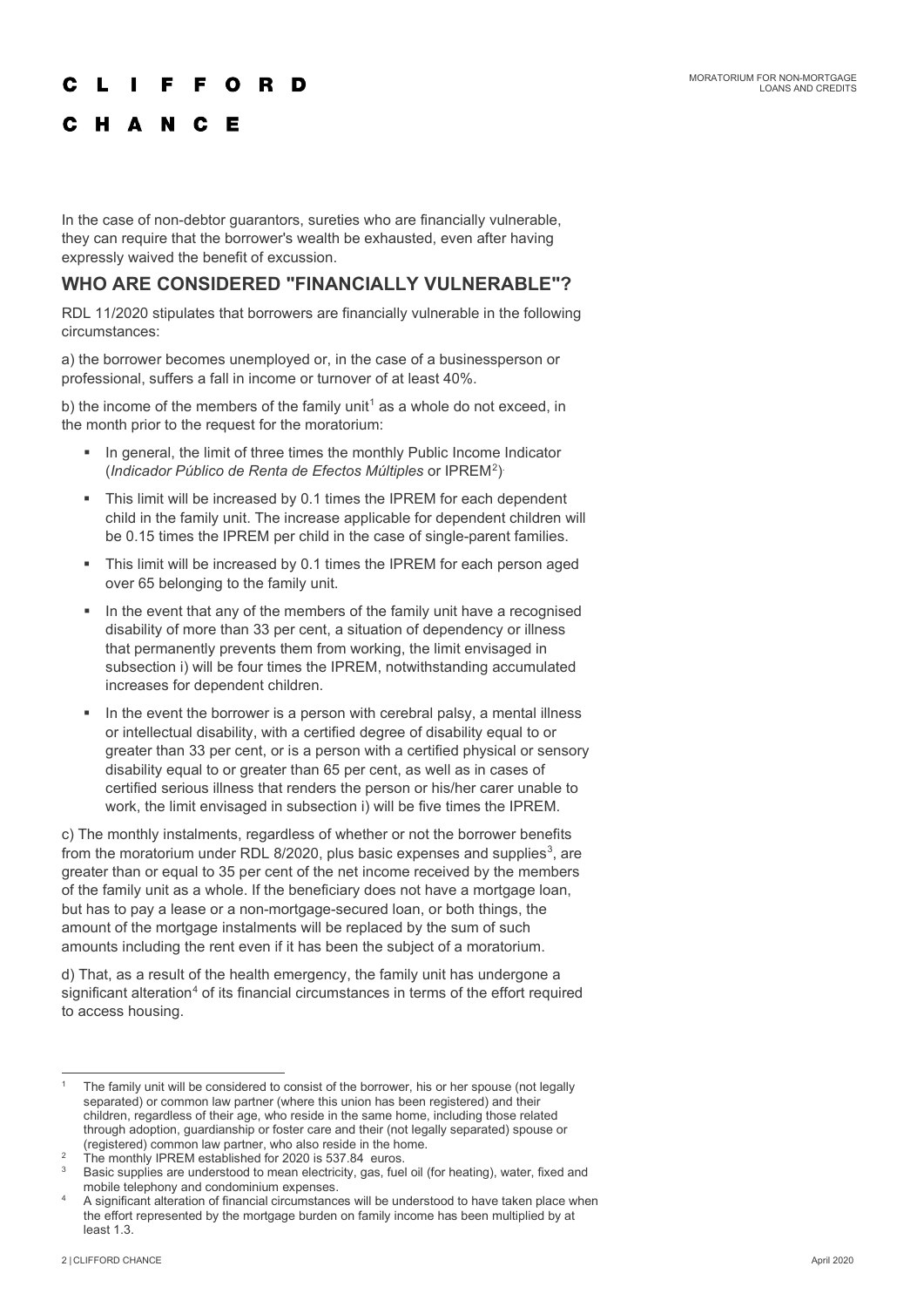# F O R D

### C H A N C E

#### **WHAT IS THE APPLICATION PROCESS FOR THE MORATORIUM?**

The application period for the moratorium opened upon entry into force of RDL 11/2020 (2 April 2020) and will close after one month has elapsed following the lifting of the state of emergency.

To apply, borrowers must provide documentary evidence of their financially vulnerable status to their creditors.

Upon receiving an application, the creditor will immediately suspend the obligations arising from the credit or loan agreement, effective as of the submission date of the application.

#### **WHAT DOCUMENTATION DO BORROWERS HAVE TO SUBMIT WITH THEIR APPLICATION?**

RDL 11/2020 lists the documentation that must be provided:

a) If unemployed, a certificate issued by the benefits management entity, indicating the monthly amount received as unemployment benefits or subsidies.

b) If self-employed but having declared the cessation of activities, a certificate issued by the Spanish Tax Agency or corresponding body of the Autonomous Region of residence in relation to the grounds for the applicant's declaration of cessation of activities.

c) Evidence relating to the applicant's household:

- Official Family Record Book (*Libro de familia*) confirming marriage, or document confirming registration as a common-law union.
- Certificate confirming registration of residence for the persons claiming to reside at the home, in reference to the submission date of the supporting documentation and the six preceding months.
- **•** Declaration of disability, dependence or permanent incapacity for work.

d) Evidence relating to title deeds:

- Extract from the Land Registry's records department (*servicio de índices*) for each member of the household.
- Sale and purchase deeds of the applicant's main residence, rental property or property used for work.

f) Signed statement from the borrower(s) confirming fulfilment of the requirements to be considered financially vulnerable pursuant to RDL 11/2020.

Borrowers who are not able to produce any of the documents listed in points a) to e) can submit a signed statement in their place, explaining why the COVID-19 crisis makes it impossible to submit them. They will then have a month to produce such documents once the state of emergency has been lifted.

#### **HAVE MEASURES BEEN TAKEN TO DISCOURAGE ILLEGITIMATE USE OF THIS MEASURE?**

Yes: Article 26 RDL 11/2020 established that borrowers who benefit from this measure fraudulently will be subject to the provisions of Article 16 RDL 8/2020, i.e. they will have to pay for the damage caused and the costs involved in applying the suspension, along with any other liabilities that arise from their misconduct.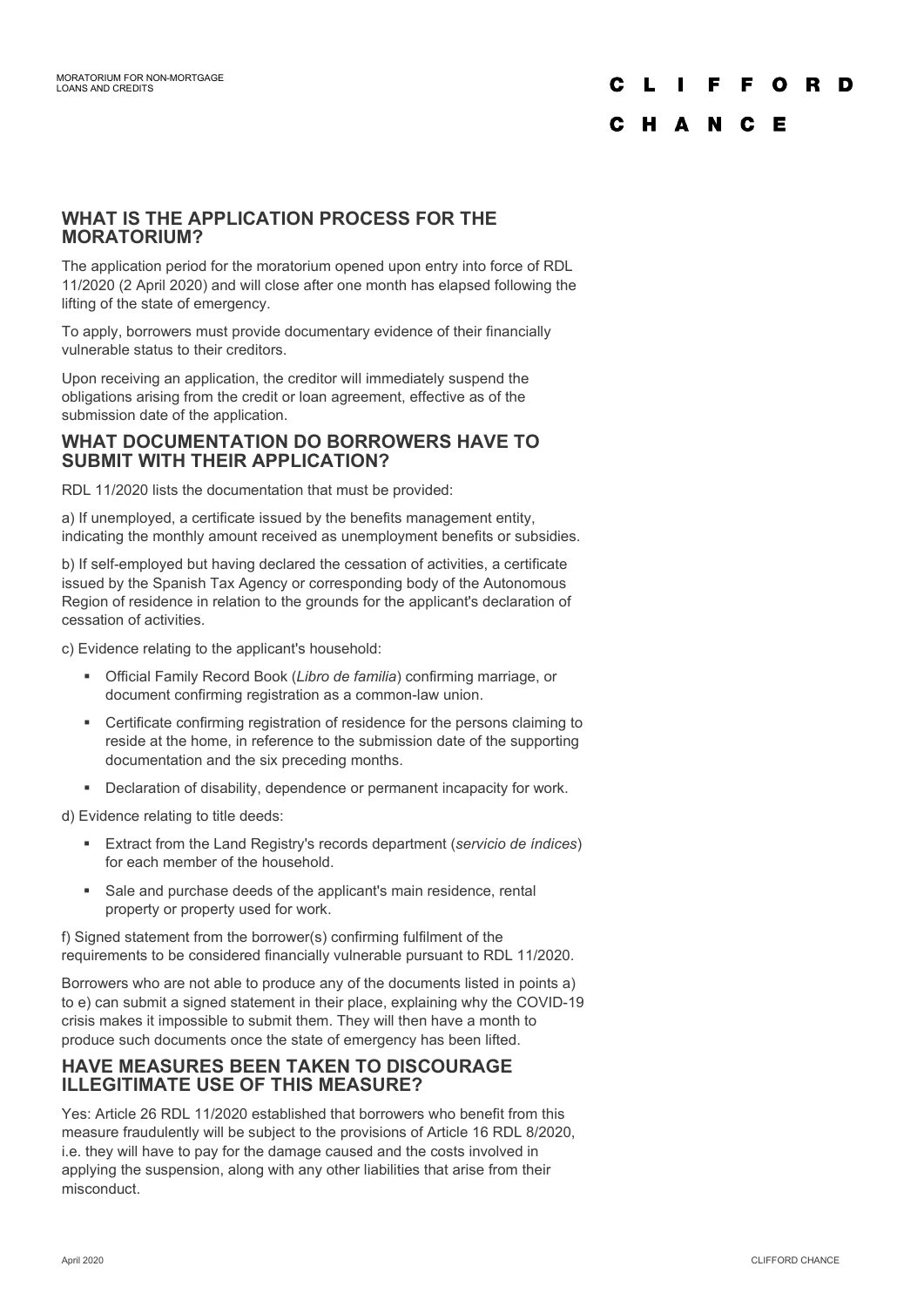#### **FFORD** C  $\mathbf{L}$

#### C H A N C E

#### **DO INSTITUTIONS SUPERVISED BY THE BANK OF SPAIN HAVE ANY ADDITIONAL OBLIGATIONS?**

Yes: under RDL 11/2020, lenders subject to oversight by the Bank of Spain<sup>[5](#page-3-0)</sup> must deliver, on each working day, the following information relating to the previous working day to the Bank of Spain:

a) number of suspension applications submitted by borrowers,

b) number of suspensions granted;

c) number of suspension beneficiaries, grouped into borrowers and guarantors as well as self-employed and employed persons;

d) number of loans with suspended payment;

e) outstanding balance on which payment has been suspended; and

f) Economic Activities Code ("CNAE") for the activity that each borrower was carrying out.

#### **COULD INSTITUTIONS REGULATED BY THE BANK OF SPAIN BE SANCTIONED IF THEY BREACH THE PROVISIONS OF RDL/2020?**

RDL 11/2020 establishes that the provisions of Articles 21 to 26 and 27.1 RDL 11/2020<sup>[6](#page-3-1)</sup> will be considered rules on compliance and conduct. Consequently, the Bank of Spain is empowered to supervise their application, and breach thereof will give rise to the relevant administrative penalties in accordance with the provisions of Act 10/2014, of 26 June, on the regulation, supervision and solvency of credit entities.

<span id="page-3-0"></span> $5$  Our understanding is that the institutions referred to here are as follows: Spanish credit institutions; financial intermediaries payment institutions and electric money institutions. The Spanish branches of third-country credit institutions would also be included, along with, foreseeably – since this measure was adopted for the common good – , the branches of member states of the European Economic Area.

<span id="page-3-1"></span> $^6$  These are the articles relating to the granting of the suspension of obligations arising from non-mortgage facility or loan agreements and the effects thereof on borrowers and guarantors, and to reporting obligations vis-à-vis the Bank of Spain.